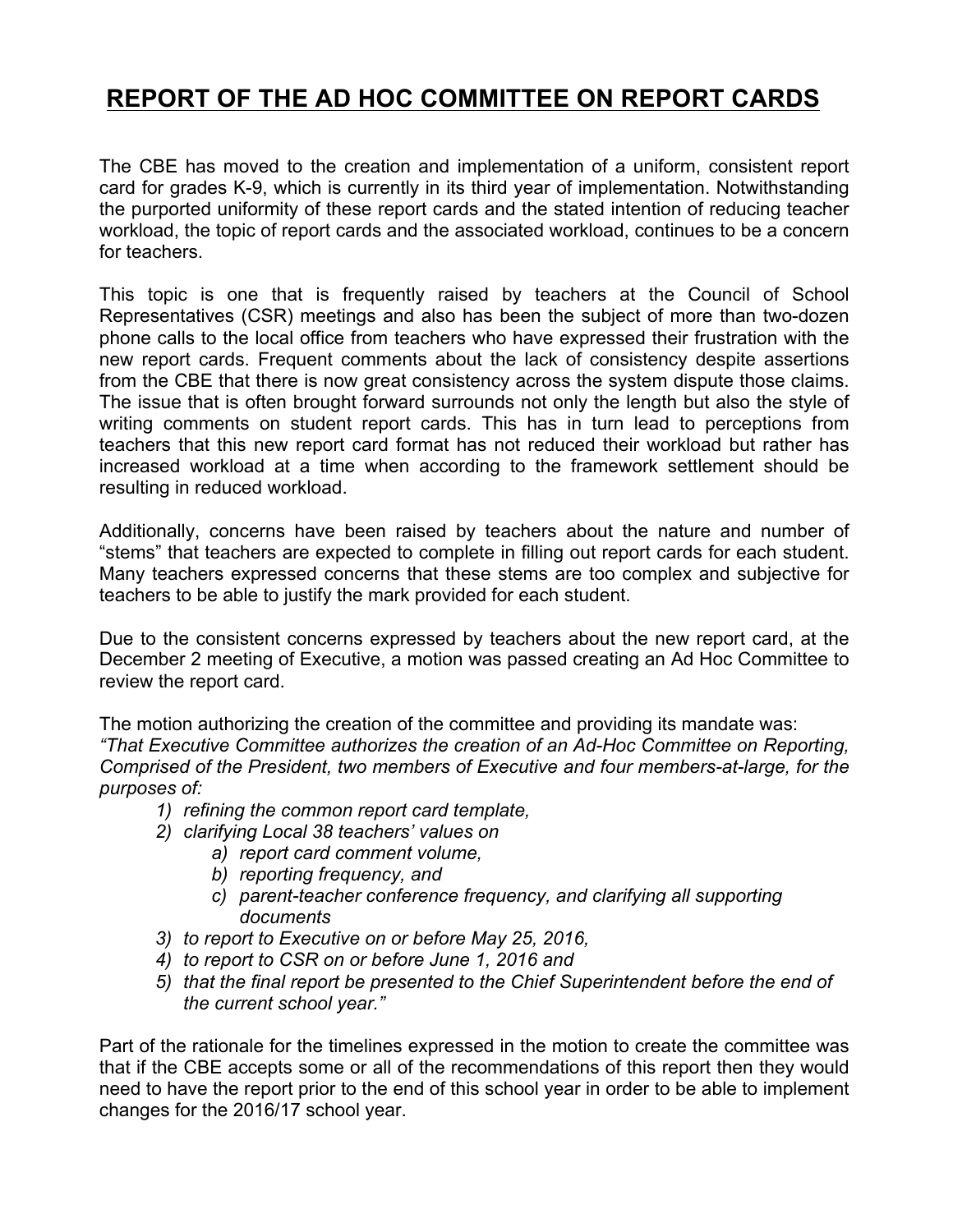With the passage of the above motion, the two members of executive who were selected to be on this committee in addition to the president were:

Linda Lalonde, (Glamorgan) Donnella Perkins, (Elboya)

Following that selection a notice was sent to the membership indicating that this ad hoc committee had been struck and the Local was seeking volunteers to meet and serve on this committee. There was considerable interest in serving on this committee and the four members at large selected for this committee were:

Valerie Brewis, (MacKenzie Lake) Michelle Ryskamp (Valley Creek) Rudy Stein (Sir John Franklin) Nicole Sundset, (Collingwood).

An organizational meeting of the ad hoc committee was held on February 1, 2016. At that meeting there was an overview of the role and mandate of the committee resulting from the motion of executive, which has been reported above. In addition, the following documents were distributed to the committee members:

- 1) CBE K-9 Indicator Scale
- 2) Indicator Scale: Expanded Reading 2014-15
- 3) CBE Companion Guide to the CBE Visions for Assessment and Reporting
- 4) Update Assessment and Reporting 2015-16 Kindergarten to Grade 12
- 5) CBE Vision for Assessment and Reporting: Guiding Principles (August 2015)
- 6) CBE Criteria for Report Card Comments, Comment Examples and Guiding Questions for Collaborative Analysis (Undated)
- 7) Report Card Courses and Report Card Outcomes K-9 (2015 2016)

With this information in hand and the guidance provided through the mandate created by the Executive Committee, the Ad Hoc Committee on Report Cards began their work. In addition to the organizational meeting on February 1, 2016, additional meetings were held on February 22, March 10, April 18 (which was an afternoon long meeting), May 2 (which was an all-day long meeting) and May 16, 2016.

The findings and recommendations of the committee are attached in the appendices at the end of this report.

The committee began their work with an analysis of the current report cards. Although concerns have been expressed regarding this report card they did agree that there have been a number of improvements that have resulted.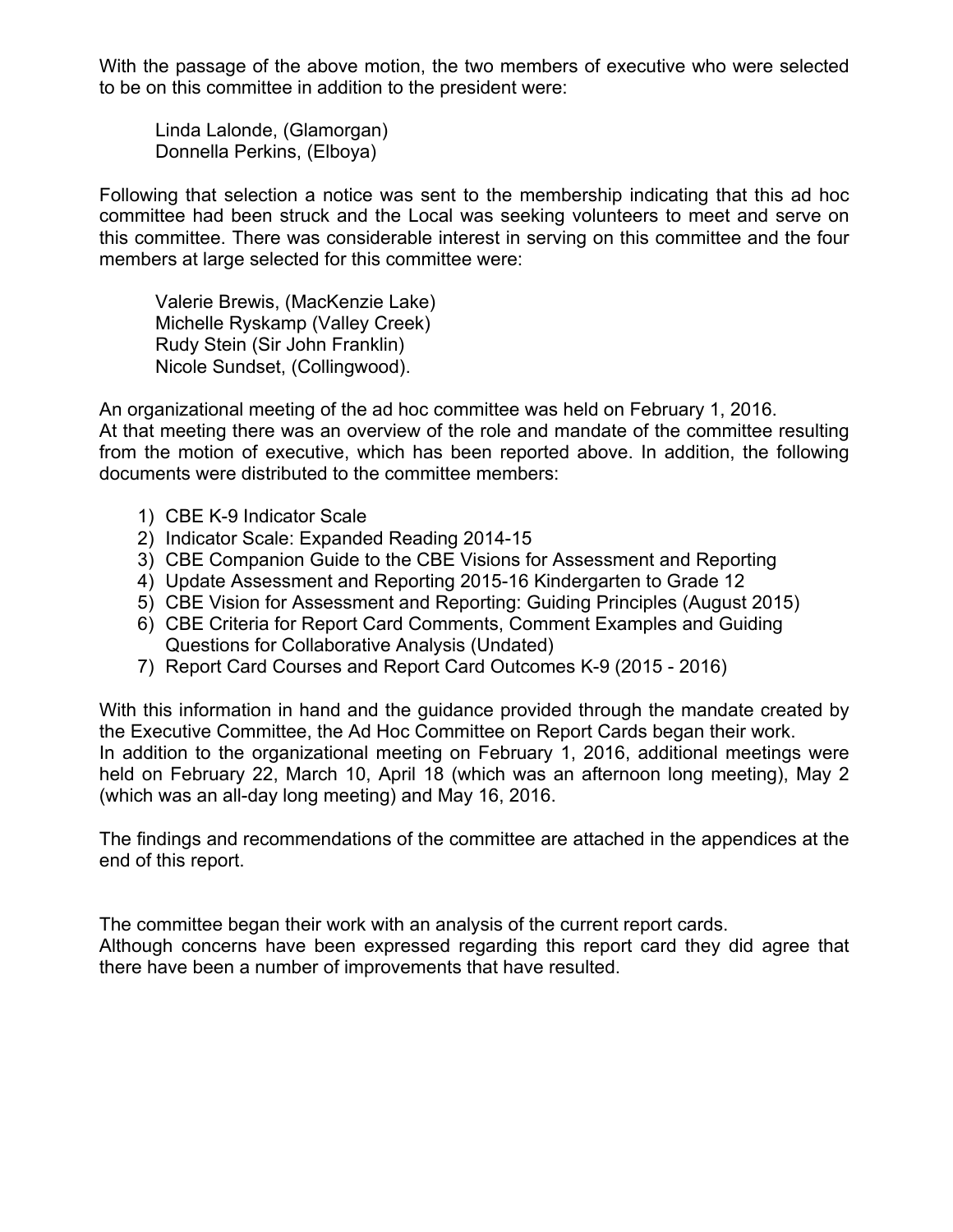#### **Positive Features**

- a) Alignment of IPP dates with report card reporting
- b) A city wide report card
- c) Two report cards
- d) 1-4 indicator scale has enabled to teachers to assess students holistically and not as a number
- e) More freedom to give a "1" to show students need support
- f) Supporting documents provide some clarification
- g) Results indicators for both report cards
- h) Option to embed Results comments
- i) Exemplars provided for comments are diverse
- j) Flexibility of timing when report cards go out
- k) Stems focus on the outcomes of the Program of Studies
- l) Changes in the report card resulted in school based professional development and good discussion
- m) Flexibility of using sentences or bullets for comments
- n) Move towards using IRIS is a positive change when writing IPPs
- o) Addressing length of comments in the Guiding Principle of Assessment: Criteria For Report Card Comments
- p) No interim reports
- q) Student voice

There were however many reasons why this committee was created and those concerns are included in the items on the following list.

### **Areas for Further Consideration**

- a) At some school sites workload has not decreased as reporting requirements are spread out with continual communication, which also requires documentation
- b) Students in K, 1-3 and 4-9 are very different developmentally and the stems need to reflect this diversity
- c) 1-4 indicators have created difficulty for some junior high teachers who are used to percentage grades
- d) Reporting materials have not been disseminated to all teachers. In addition, they can be difficult to locate in CBE Insite
- e) Report card exemplars are incredibly diverse and almost overwhelming
- f) Inconsistent timeline on review process
	- i. Teachers should not be mandated to edit others work
	- ii. Teachers' professional judgment needs to be respected
- g) Need to develop clarity and consistency with administrators' expectations about report card comments across the system
- h) Time to complete report cards is still intense
- i) At some elementary schools, comments are expected in all subject areas while they are not at others
- j) Some outcome stems are too subjective, include multiple areas of learning and are difficult to assess
- k) Simplify the language so teachers, students and parents have a better understanding of what is being assessed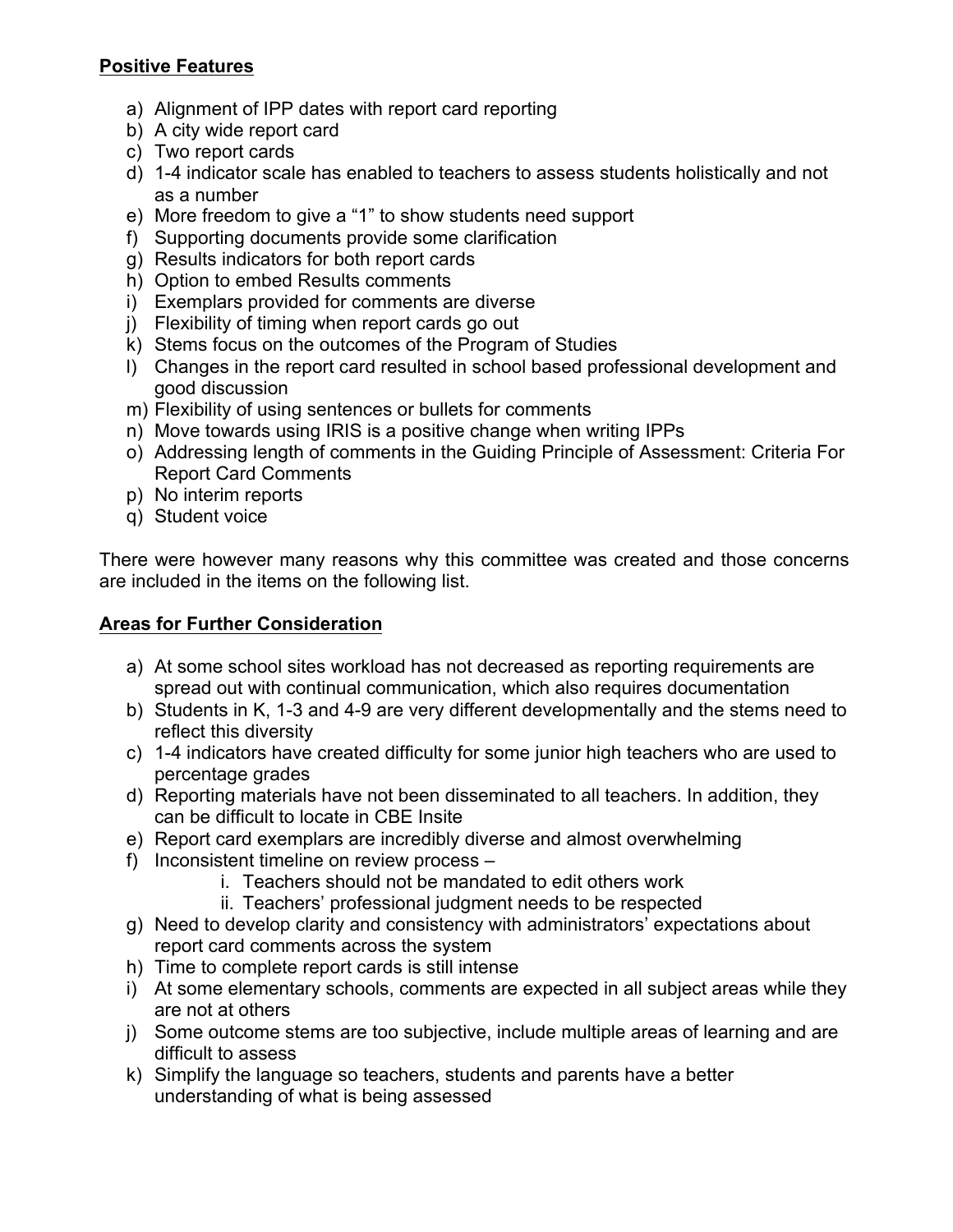## **Underlying constructs as the committee reviewed the report card stems**

Before the committee began their work they had a discussion about how they would approach the work. Their purpose in doing so was stimulated by the initial philosophy behind the development of a system wide K-9 report card.

Each of the committee members, with the exception of the chair, has used the new report card at their respective grade level and had expressed frustrations with the new format. In turn, each had in their own way expressed the idea of "I would have written them differently."

As the committee began its work they created a set of filters, which resulted in a consistent process that was applied to that work. Before they began their work, this ad hoc committee wanted to make it clear that they wished to honour the work of the original report card development group as there had clearly been considerable effort in the creation of the documents we were going to review.

Given the guiding principles, the committee developed the following filters:

- Removing duplications and redundancies in the stems/ outcomes
- Simplifying the language so teachers, students and parents have a better understanding of what is being assessed
- Maintaining consistencies between the subject areas eg. Languages, Social Studies, Science, and Math
- Providing clear assessment data for each stem by removing outcomes that could not be clearly assessed eg. develops, explores, analyzes
- Focusing on objectivity rather than subjectivity

The committee feels that with the implementation of their proposed changes three positive changes would result:

Win 1 - Teachers will feel they are on a solid ground

Win 2 - Parents will have a better understanding of their child's progress in learning

Win 3 - Students will have a better understanding of how they are being evaluated

With those filters in mind the committee proposes the following changes.

Key to the proposed changes:

Black - original stem Green - proposed changes Blue - reasoning behind the proposed change

Please refer to **Appendix A**

If these changes were accepted in their entirety, the revised report card would appear in **Appendix B**.